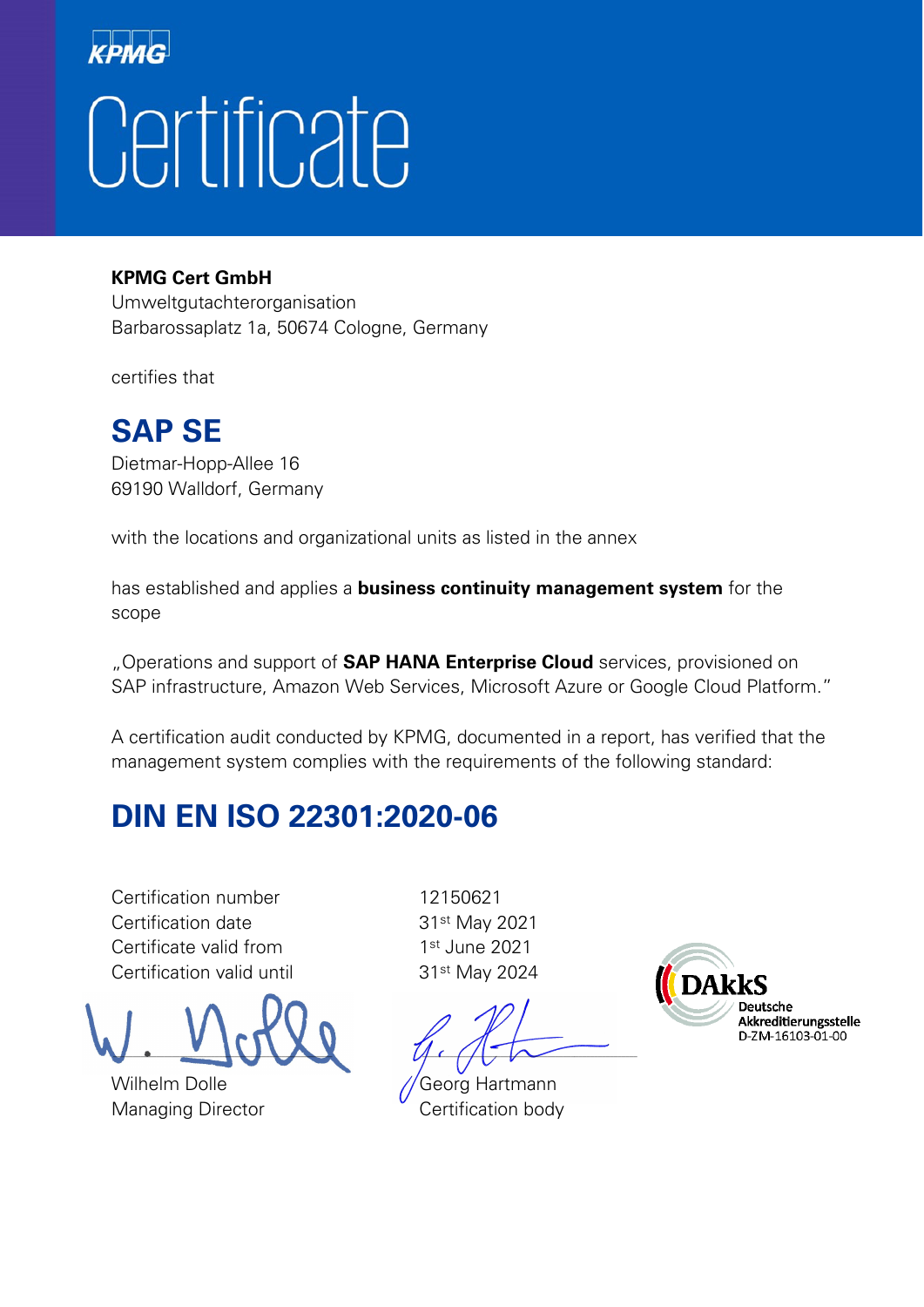Annex to certificate nr. 12150621

Governing the operations and support of SAP HANA Enterprise Cloud services, provisioned on SAP infrastructure, Amazon Web Services, Microsoft Azure or Google Cloud Platform.

| <b>Country</b>   | <b>Site location</b>                                   | <b>Scope</b> |
|------------------|--------------------------------------------------------|--------------|
| Germany          | SAP-Allee 29 (Raiffeisenring<br>45) 68789 St. Leon-Rot | Operations   |
| Germany          | Postplatz 1/Wilsdruffer<br>Straße 24 01067 Dresden     | Operations   |
| Germany          | Rosenthaler Strasse 30<br><b>10178 Berlin</b>          | Operations   |
| Romania          | Calea Tipografilor 11-15, A1<br>013714 Bucharest       | Operations   |
| India            | Outer Ring Road 560103<br>Bangalore                    | Operations   |
| Hungary          | Zahony utca 7 1031<br><b>Budapest</b>                  | Operations   |
| Mexico           | Ave. Ricardo Margain 444<br>sur 66265 San Pedro        | Operations   |
| United<br>States | 2700 Camino Ramon 94583<br><b>SAN RAMON</b>            | Operations   |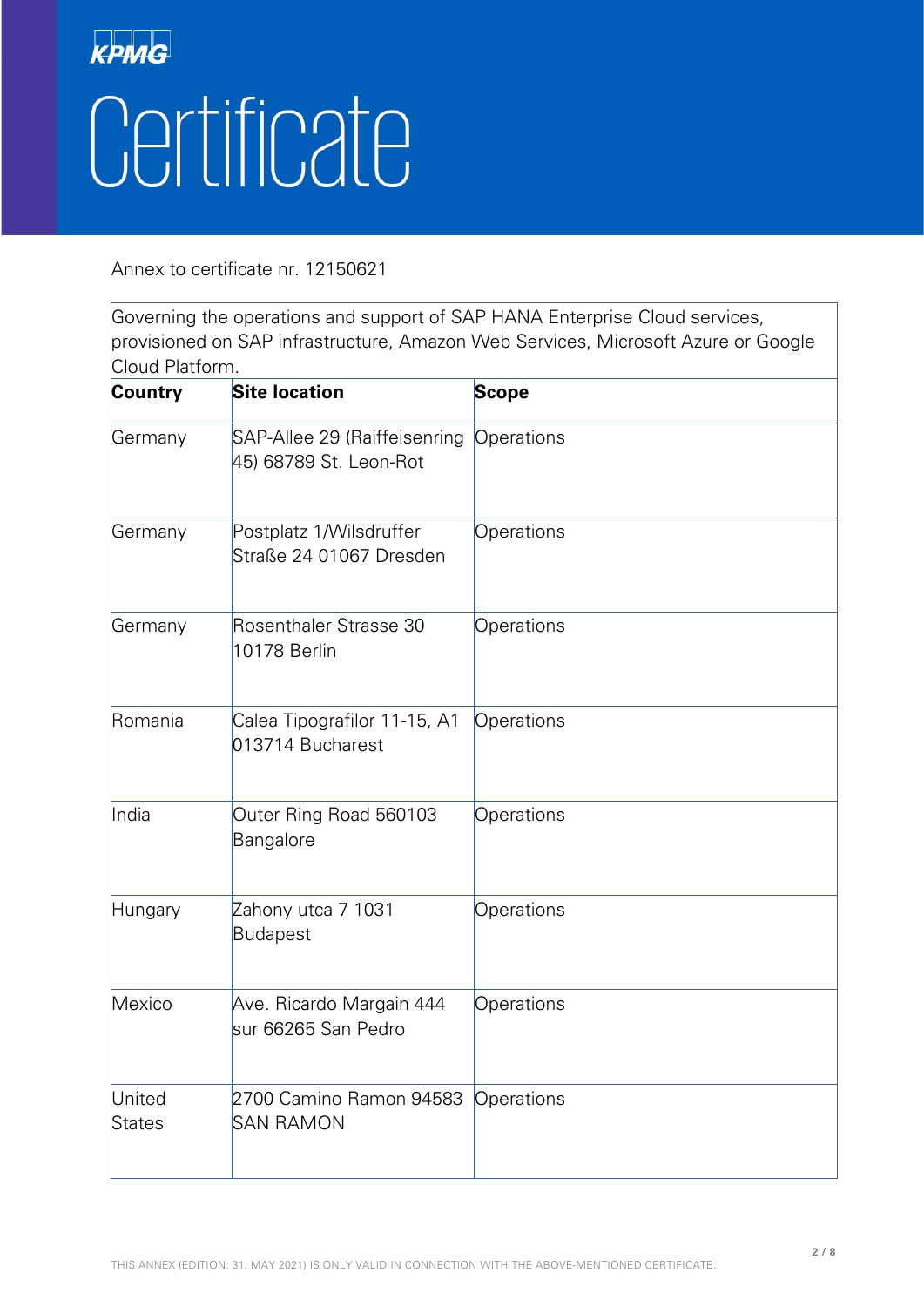Annex to certificate nr. 12150621

Governing the operations and support of SAP HANA Enterprise Cloud services, provisioned on SAP infrastructure, Amazon Web Services, Microsoft Azure or Google Cloud Platform.

| <b>Country</b>          | <b>Site location</b>                               | <b>Scope</b>             |
|-------------------------|----------------------------------------------------|--------------------------|
| United<br><b>States</b> | 3999 West Chester Pike<br>19073 Newtown Square     | Operations               |
| Germany                 | Dietmar-Hopp-Allee 16<br>69190 Walldorf            | Headquarters, Operations |
| Germany                 | SAP-Platz 1, 40882 Ratingen, Operations<br>Germany |                          |

Governing the operations and support of SAP HANA Enterprise Cloud services, provisioned on SAP infrastructure, Amazon Web Services, Microsoft Azure or Google Cloud Platform.

| <b>Country</b>          | <b>Site location</b> | <b>Scope</b> |  |
|-------------------------|----------------------|--------------|--|
| Germany                 | St. Leon-Rot         | Data Center  |  |
| Germany                 | <b>Walldorf</b>      | Data Center  |  |
| United<br><b>States</b> | Colorado             | Data Center  |  |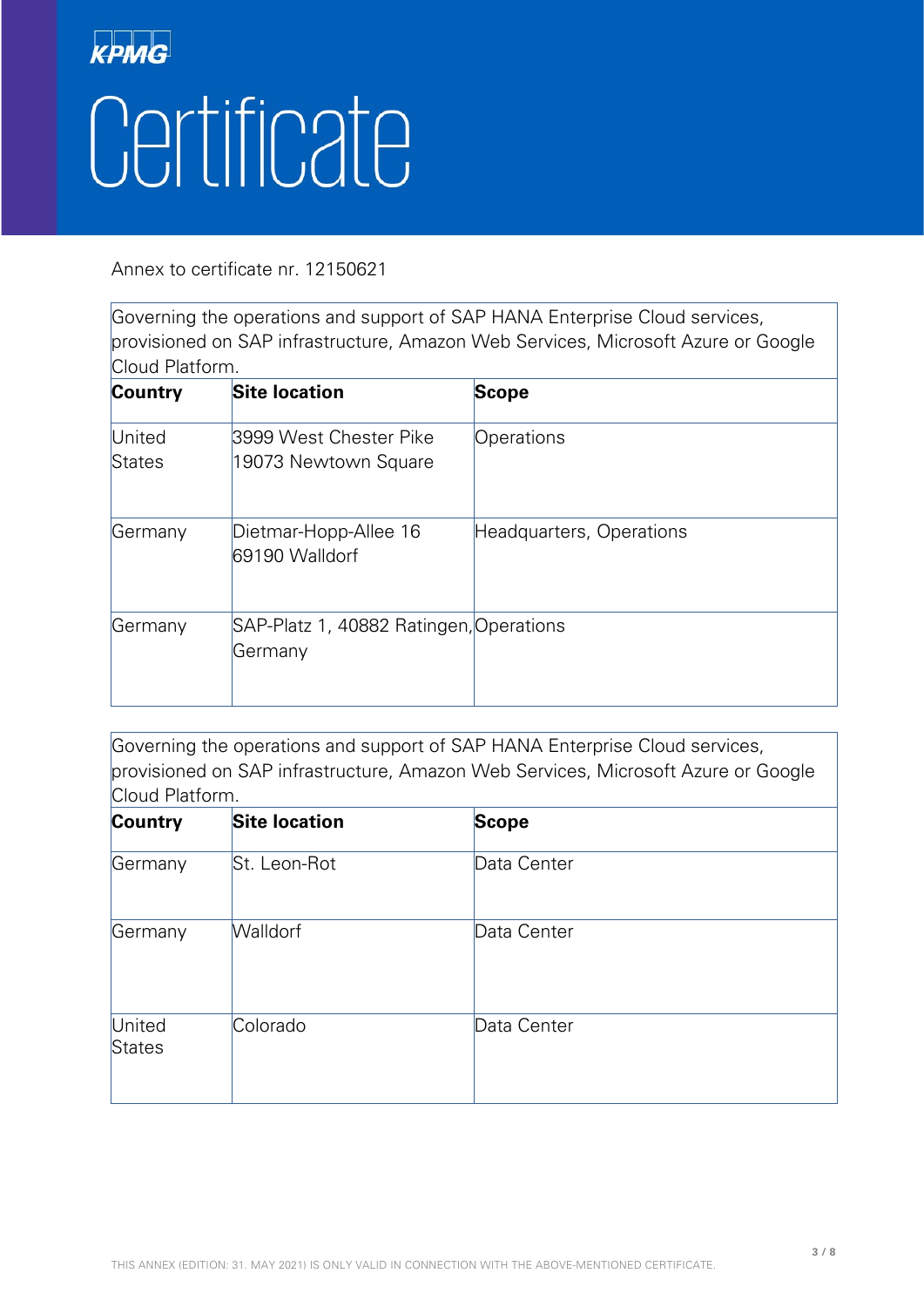Annex to certificate nr. 12150621

| Country          | <b>Site location</b> | <b>Scope</b>              |
|------------------|----------------------|---------------------------|
| United<br>States | Sterling             | Data Center (Co-location) |
| United<br>States | Santa Clara          | Data Center (Co-location) |
| Japan            | Tokyo                | Data Center (Co-location) |
| Japan            | Osaka                | Data Center (Co-location) |
| Netherlands      | Amsterdam            | Data Center (Co-location) |
| Australia        | Sydney               | Data Center (Co-location) |
| Russia           | Moscow               | Data Center (Co-location) |
| Canada           | Toronto              | Data Center (Co-location) |
| Germany          | Frankfurt            | Data Center (Co-location) |
| United<br>States | Ashburn              | Data Center (Co-location) |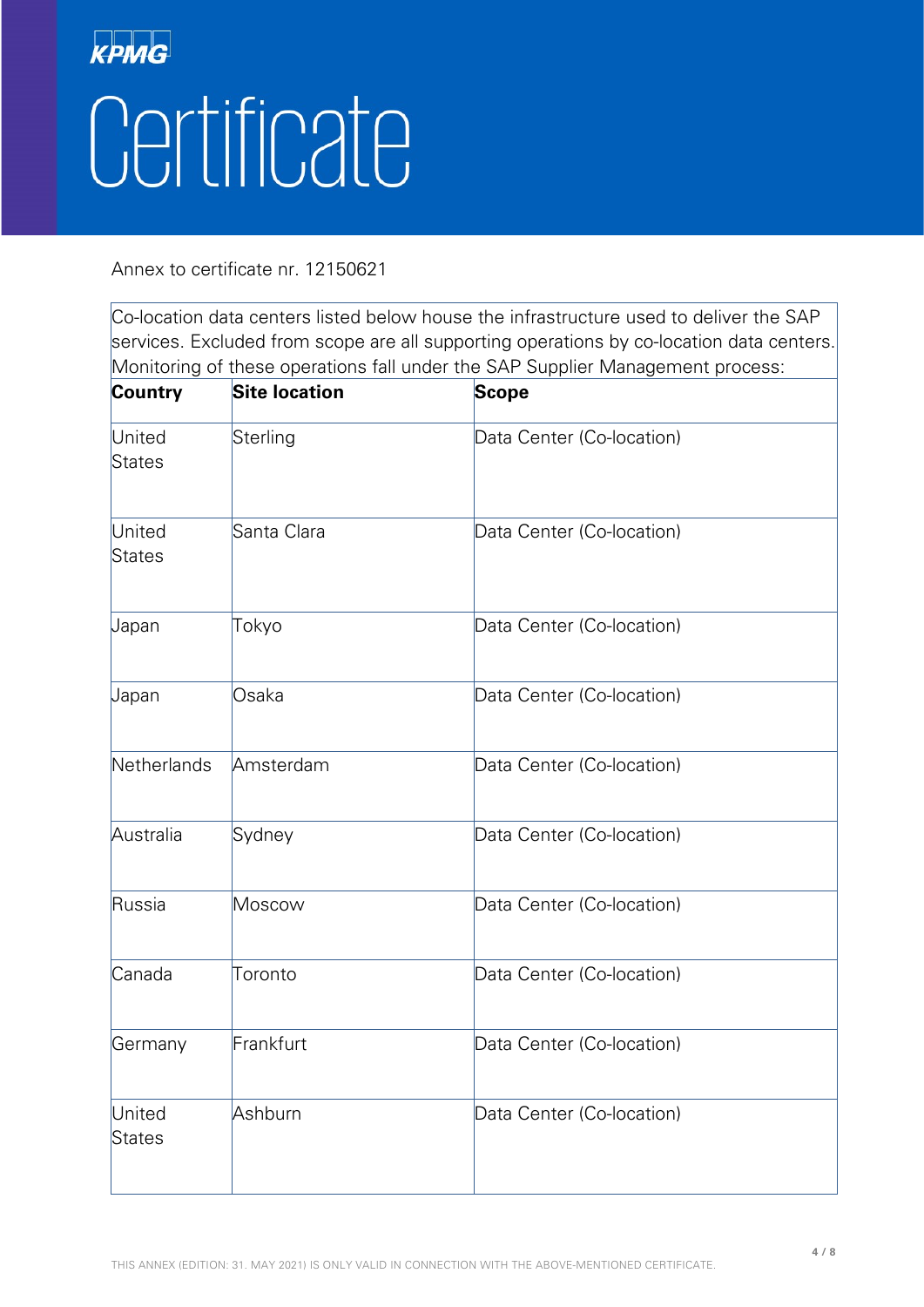Annex to certificate nr. 12150621

| Country          | <b>Site location</b>              | <b>Scope</b>              |
|------------------|-----------------------------------|---------------------------|
| Ireland          | Dublin (AWS)                      | Data Center (Hyperscaler) |
| Germany          | Frankfurt (AWS)                   | Data Center (Hyperscaler) |
| United<br>States | US EAST, Virginia (AWS)           | Data Center (Hyperscaler) |
| United<br>States | US West, Oregon (AWS)             | Data Center (Hyperscaler) |
| Bahrain          | Middle East, Bahrain (AWS)        | Data Center (Hyperscaler) |
| Brazil           | South America, Sao Paolo<br>(AWS) | Data Center (Hyperscaler) |
| Singapore        | Asia Pacific, Singapore<br>(AWS)  | Data Center (Hyperscaler) |
| Australia        | Asia Pacific, Sydney (AWS)        | Data Center (Hyperscaler) |
| India            | Asia Pacific, Mumbai (AWS)        | Data Center (Hyperscaler) |
| Japan            | Asia Pacific, Tokyo (AWS)         | Data Center (Hyperscaler) |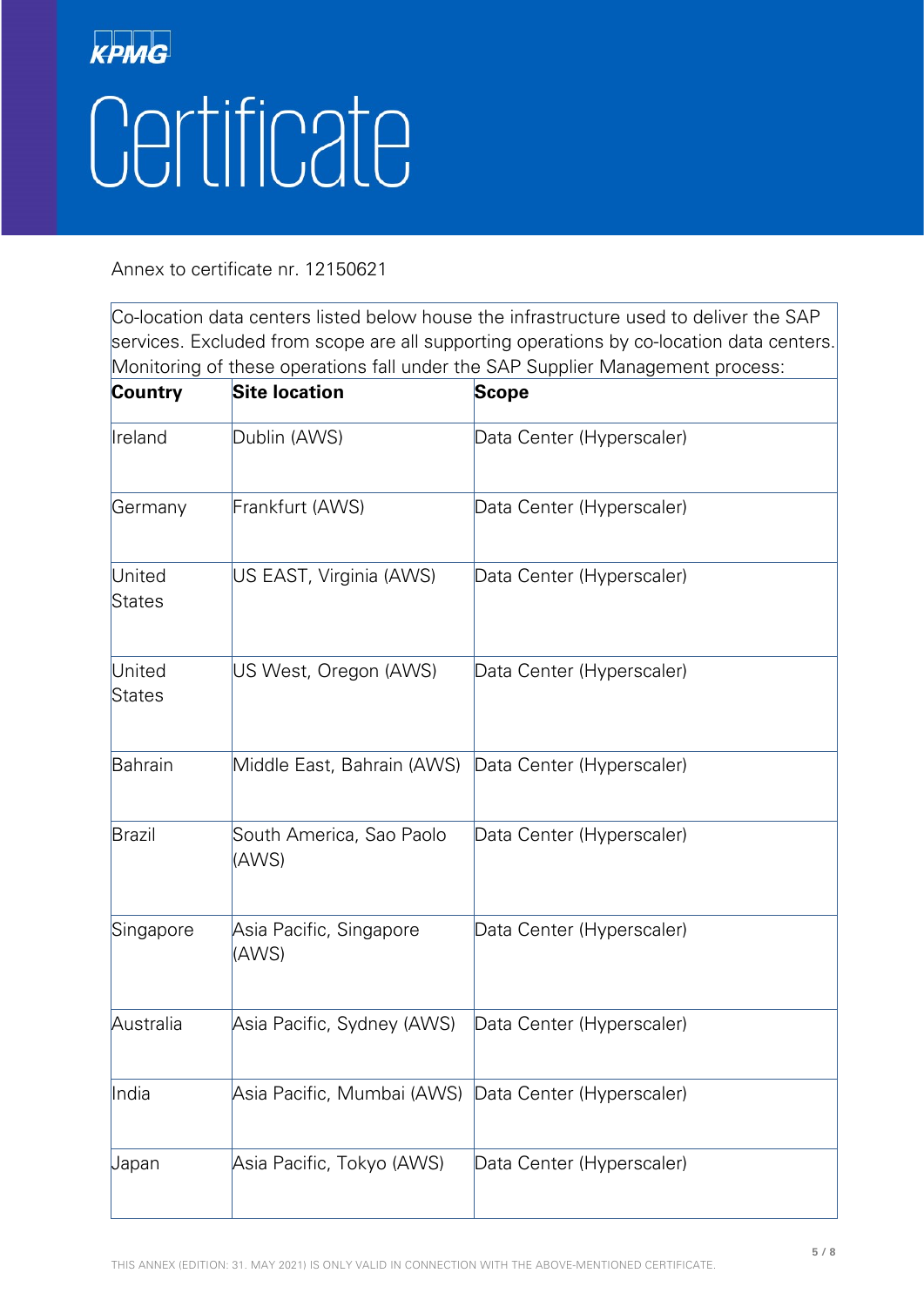Annex to certificate nr. 12150621

| <b>Country</b>   | <b>Site location</b>                                  | Scope                     |
|------------------|-------------------------------------------------------|---------------------------|
| Korea            | Asia Pacific, Seoul (AWS)                             | Data Center (Hyperscaler) |
| Ireland          | Dublin (Azure)                                        | Data Center (Hyperscaler) |
| Netherlands      | Amsterdam (Azure)                                     | Data Center (Hyperscaler) |
| China            | China North, Beijing (Azure)                          | Data Center (Hyperscaler) |
| Canada           | Canada East, Quebec (Azure) Data Center (Hyperscaler) |                           |
| India            | India Central, Pune (Azure)                           | Data Center (Hyperscaler) |
| United<br>States | East US, Virginia (Azure)                             | Data Center (Hyperscaler) |
| United<br>States | West US, Washington<br>(Azure)                        | Data Center (Hyperscaler) |
| Canada           | Toronto (Azure)                                       | Data Center (Hyperscaler) |
| Singapore        | Southeast Asia, Singapore<br>(Azure)                  | Data Center (Hyperscaler) |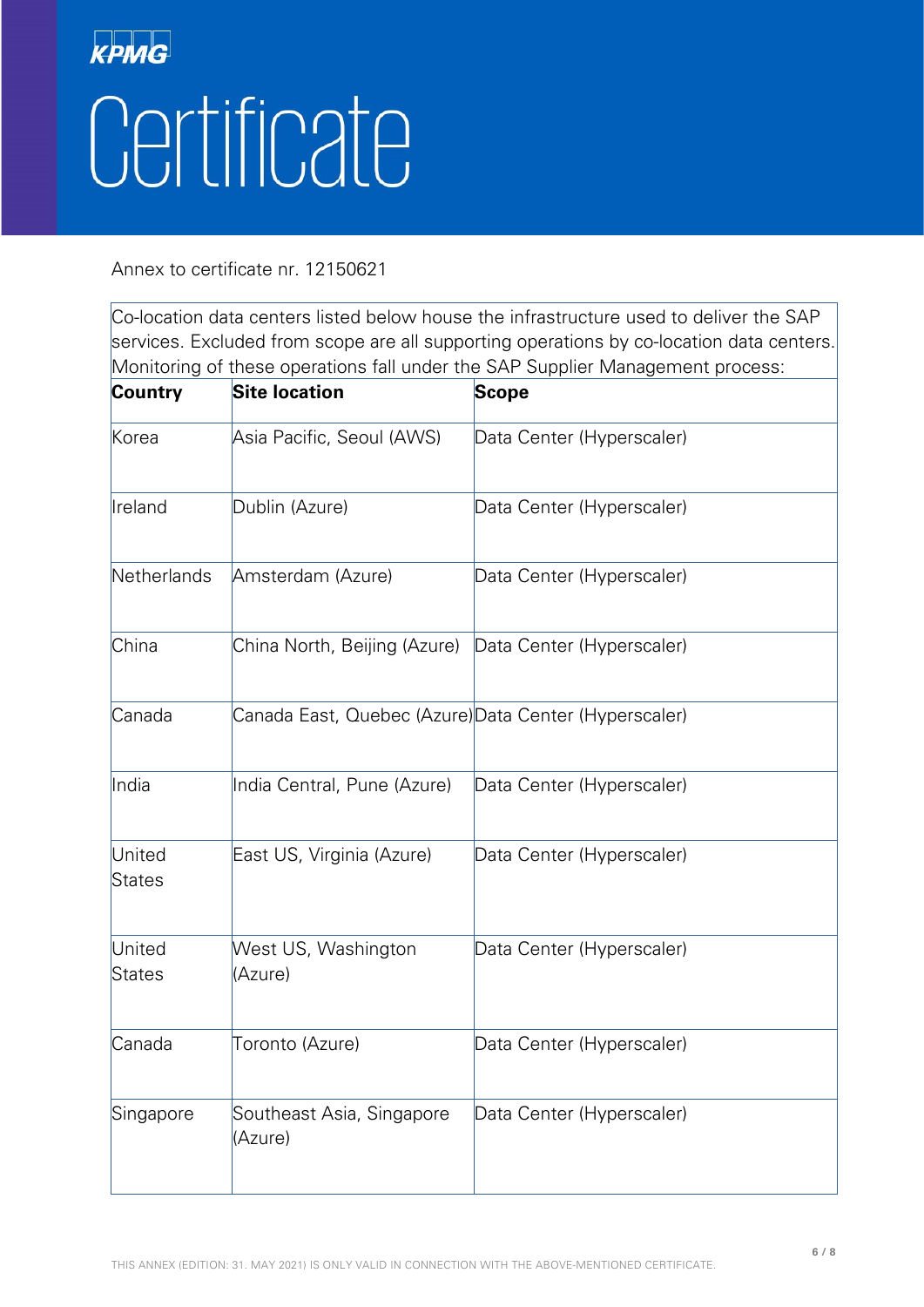Annex to certificate nr. 12150621

| <b>Country</b> | <b>Site location</b>                                   | <b>Scope</b>              |
|----------------|--------------------------------------------------------|---------------------------|
| Japan          | Japan West, Osaka (Azure)                              | Data Center (Hyperscaler) |
| Korea          | Korea Central, Seoul (Azure) Data Center (Hyperscaler) |                           |
| Australia      | Australia East, Sydney<br>(Azure)                      | Data Center (Hyperscaler) |
| Japan          | Japan East, Tokyo (Azure)                              | Data Center (Hyperscaler) |
| China          | East Asia, Hong Kong<br>(Azure)                        | Data Center (Hyperscaler) |
| Germany        | Frankfurt (Azure)                                      | Data Center (Hyperscaler) |
| Germany        | Germany North, Berlin<br>(Azure)                       | Data Center (Hyperscaler) |
| South Africa   | South Africa North,<br>Johannesburg (Azure)            | Data Center (Hyperscaler) |
| <b>UAE</b>     | UAE Central, Abu Dhabi<br>(Azure)                      | Data Center (Hyperscaler) |